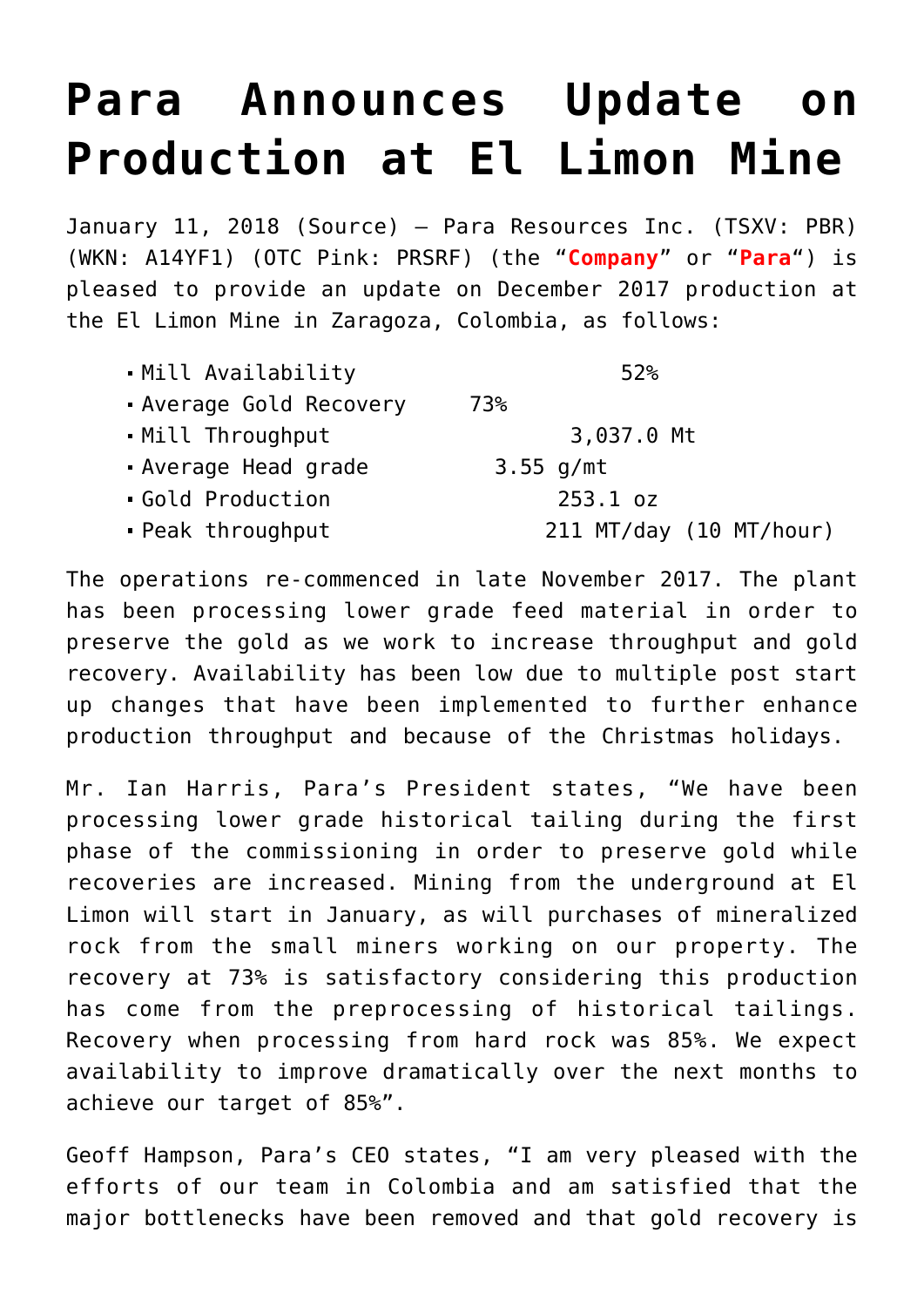on target. Our next targets are improving availability to 85% and increasing the head grade to the targeted 7-9 g/mt, which is expected to result in profitable operations."

Paulo J. Andrade, BSc Senior Geologist, vice-president for Para Resources is considered by TSX and ASX a Competent Person according to CIM (NI-43-101) and JORC standards as a member of the Australian Institute of Geoscientists (MAIG # 6136), who is responsible for the geological disclosure contained in this news release.

## **ABOUT PARA RESOURCES:**

Para is a junior producing gold mining company. Para owns approximately 80% of the El Limon project, in Colombia, which in addition to its current underground operation is purchasing mineralized rock mined by small artisanal miners working on the Company's property. The El Limon and OTU properties also have exploration and development upside. The Company also owns 88% of the Gold Road Mine in the Oatman District of Arizona. The Company has hired RPM Global as consulting engineers in order to produce a NI 43-101 Technical Report which it expects will establish a current Mineral Resource estimate and anticipates that it will publish a NI 43-101 PEA thereafter. Para will continue to take advantage of current market conditions to acquire and develop additional highly economic, near-term production assets that have strong exploration and development upside.

## **Cautionary Notes:**

This press release contains forward-looking information under Canadian securities legislation. Forward-looking information. Generally, forward-looking statements can be identified by the use of forward-looking terminology such as "plans", "expects" or "does not expect", "is expected", "budget", "scheduled", "estimates", "forecasts", "intends", "anticipates" or "does not anticipate", or "believes", or variations of such words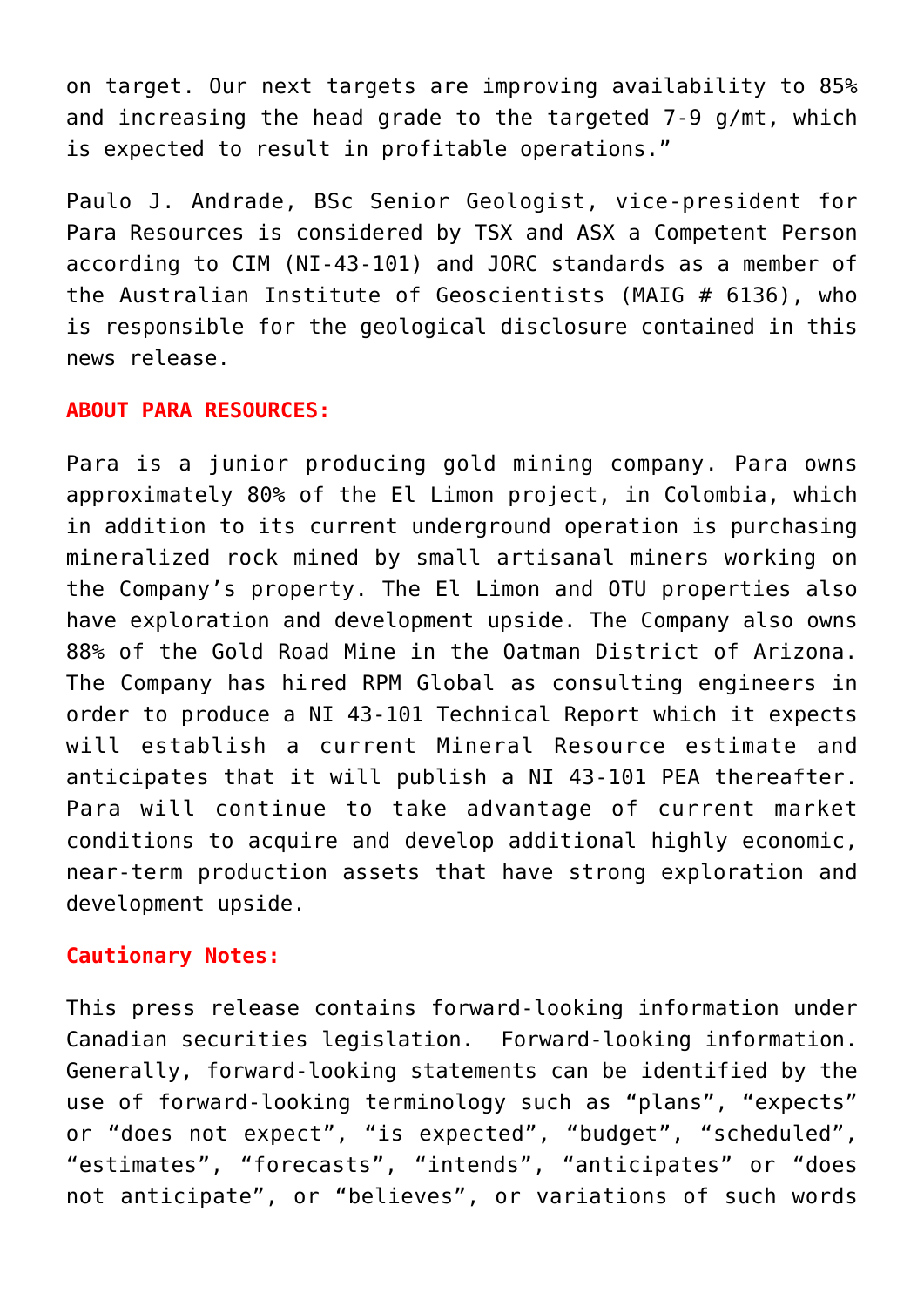and phrases or statements that certain actions, events or results "may", "could", "would", "might" or "will be taken", "occur" or "be achieved". All information contained in this news release, other than statements of current and historical fact, is forward looking information. Forward-looking statements are subject to known and unknown risks, uncertainties and other factors that may cause the actual results, level of activity, performance or achievements of Para to be materially different from those expressed or implied by such forward-looking statements, including but not limited to those risks described in the annual information form of Para and in its public documents filed on SEDAR from time to time. Forward-looking statements are based on the opinions and estimates of management as of the date such statements are made. Although management of Para has attempted to identify important factors that could cause actual results to differ materially from those contained in forward-looking statements, there may be other factors that cause results not to be as anticipated, estimated or intended. There can be no assurance that such statements will prove to be accurate, as actual results and future events could differ materially from those anticipated in such statements. Accordingly, readers should not place undue reliance on forward-looking statements. Para does not undertake to update any forward-looking statements, except in accordance with applicable securities laws. Para's Readers should also review the risks and uncertainties sections of Para's annual and interim MD&As.

## **On behalf of the Board of Directors**

*"C. Geoffrey Hampson"*

**\_\_\_\_\_\_\_\_\_\_\_\_\_\_\_\_\_\_\_\_\_\_\_\_\_** 

C. Geoffrey Hampson, Chairman, Chief Executive Officer and Director

*Neither the TSX Venture Exchange nor its Regulation Services Provider (as that term is defined in the policies of the TSX Venture Exchange) accepts responsibility for the adequacy or*